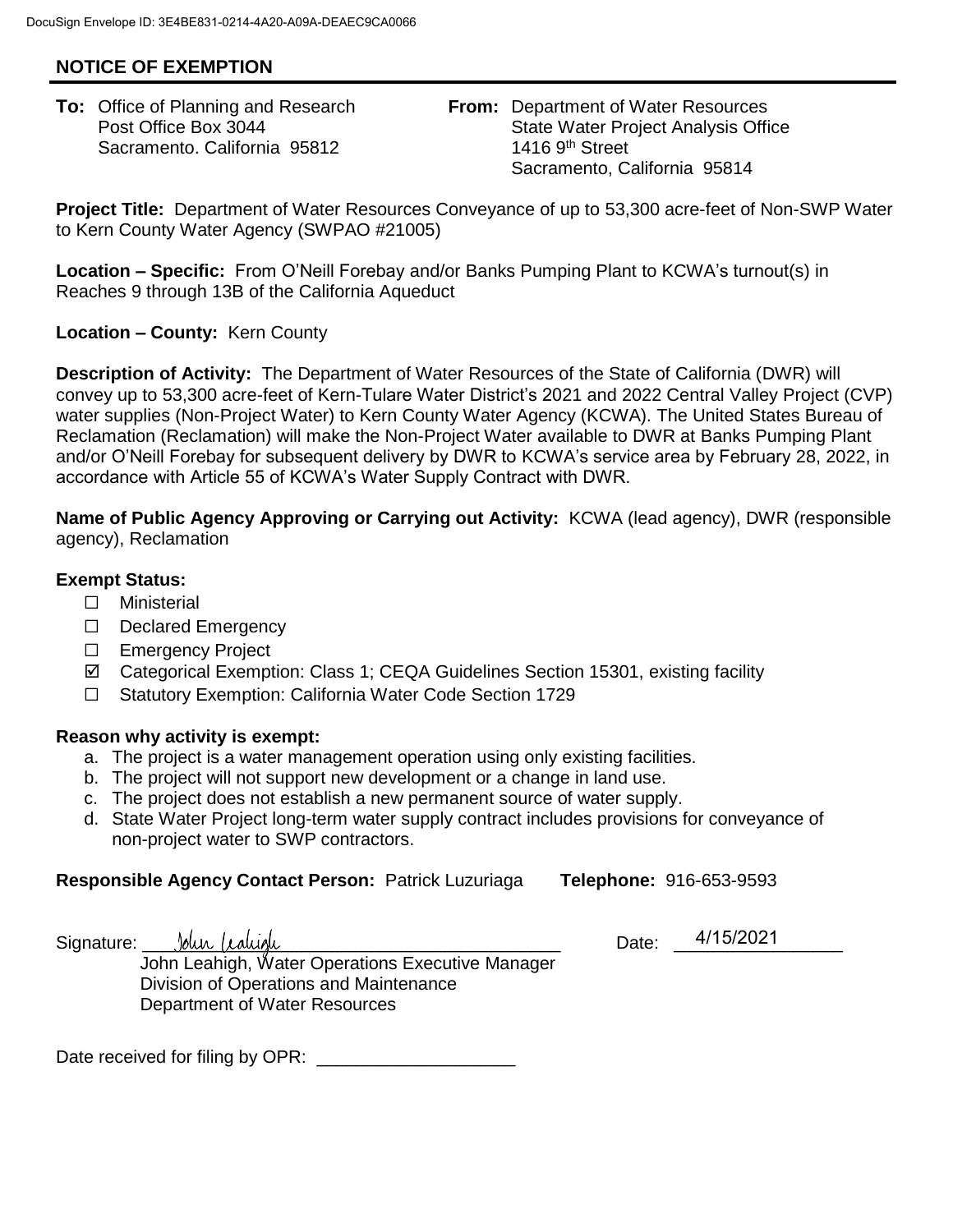

| <b>Certificate Of Completion</b>                                               |                                        |                                          |  |
|--------------------------------------------------------------------------------|----------------------------------------|------------------------------------------|--|
| Envelope Id: 3E4BE83102144A20A09ADEAEC9CA0066                                  | Status: Completed                      |                                          |  |
| Subject: Please DocuSign: 02_21005.kcwa.art55.NOE.docx                         |                                        |                                          |  |
| Source Envelope:                                                               |                                        |                                          |  |
| Document Pages: 1                                                              | Signatures: 1                          | Envelope Originator:                     |  |
| Certificate Pages: 2                                                           | Initials: 0                            | <b>DWR SWPAO Executive Secretary</b>     |  |
| AutoNav: Enabled                                                               |                                        | 1416 9th Street                          |  |
| EnvelopeId Stamping: Enabled                                                   |                                        | Sacramento, CA 95814                     |  |
| Time Zone: (UTC-08:00) Pacific Time (US & Canada)                              |                                        | SWPAOExecSecr@water.ca.gov               |  |
|                                                                                |                                        | IP Address: 136.200.53.23                |  |
| <b>Record Tracking</b>                                                         |                                        |                                          |  |
| Status: Original                                                               | Holder: DWR SWPAO Executive Secretary  | Location: DocuSign                       |  |
| 4/15/2021 9:23:41 AM                                                           | SWPAOExecSecr@water.ca.gov             |                                          |  |
| Security Appliance Status: Connected                                           | Pool: StateLocal                       |                                          |  |
| Storage Appliance Status: Connected                                            | Pool: Department of Water Resources    | Location: DocuSign                       |  |
| <b>Signer Events</b>                                                           | <b>Signature</b>                       | Timestamp                                |  |
| John Leahigh                                                                   |                                        | Sent: 4/15/2021 9:26:25 AM               |  |
| John.Leahigh@water.ca.gov                                                      | John Lealigh                           | Viewed: 4/15/2021 10:47:07 AM            |  |
| Water Operations Manager                                                       |                                        | Signed: 4/15/2021 10:49:25 AM            |  |
| Department of Water Resources                                                  |                                        |                                          |  |
| Security Level: Email, Account Authentication                                  | Signature Adoption: Pre-selected Style |                                          |  |
| (None)                                                                         | Using IP Address: 136.200.53.17        |                                          |  |
| <b>Electronic Record and Signature Disclosure:</b>                             |                                        |                                          |  |
| Not Offered via DocuSign                                                       |                                        |                                          |  |
| In Person Signer Events                                                        | <b>Signature</b>                       | Timestamp                                |  |
| <b>Editor Delivery Events</b>                                                  | <b>Status</b>                          | <b>Timestamp</b>                         |  |
| <b>Agent Delivery Events</b>                                                   | <b>Status</b>                          | Timestamp                                |  |
|                                                                                |                                        |                                          |  |
| <b>Intermediary Delivery Events</b>                                            | <b>Status</b>                          | Timestamp                                |  |
| <b>Certified Delivery Events</b>                                               | <b>Status</b>                          | Timestamp                                |  |
|                                                                                | <b>Status</b>                          |                                          |  |
| <b>Carbon Copy Events</b>                                                      |                                        | Timestamp<br>Sent: 4/15/2021 10:49:27 AM |  |
| <b>DWR SWPAO Executive Secretary</b>                                           | <b>COPIED</b>                          |                                          |  |
| swpaoexecsecr@water.ca.gov                                                     |                                        |                                          |  |
| Department of Water Resources<br>Security Level: Email, Account Authentication |                                        |                                          |  |
| (None)                                                                         |                                        |                                          |  |
| <b>Electronic Record and Signature Disclosure:</b><br>Not Offered via DocuSign |                                        |                                          |  |
| James Edwards                                                                  |                                        | Sent: 4/15/2021 10:49:27 AM              |  |
| James.Edwards@water.ca.gov                                                     | <b>COPIED</b>                          |                                          |  |
| Department of Water Resources                                                  |                                        |                                          |  |
| Security Level: Email, Account Authentication<br>(None)                        |                                        |                                          |  |

**Witness Events Signature Signature Timestamp**